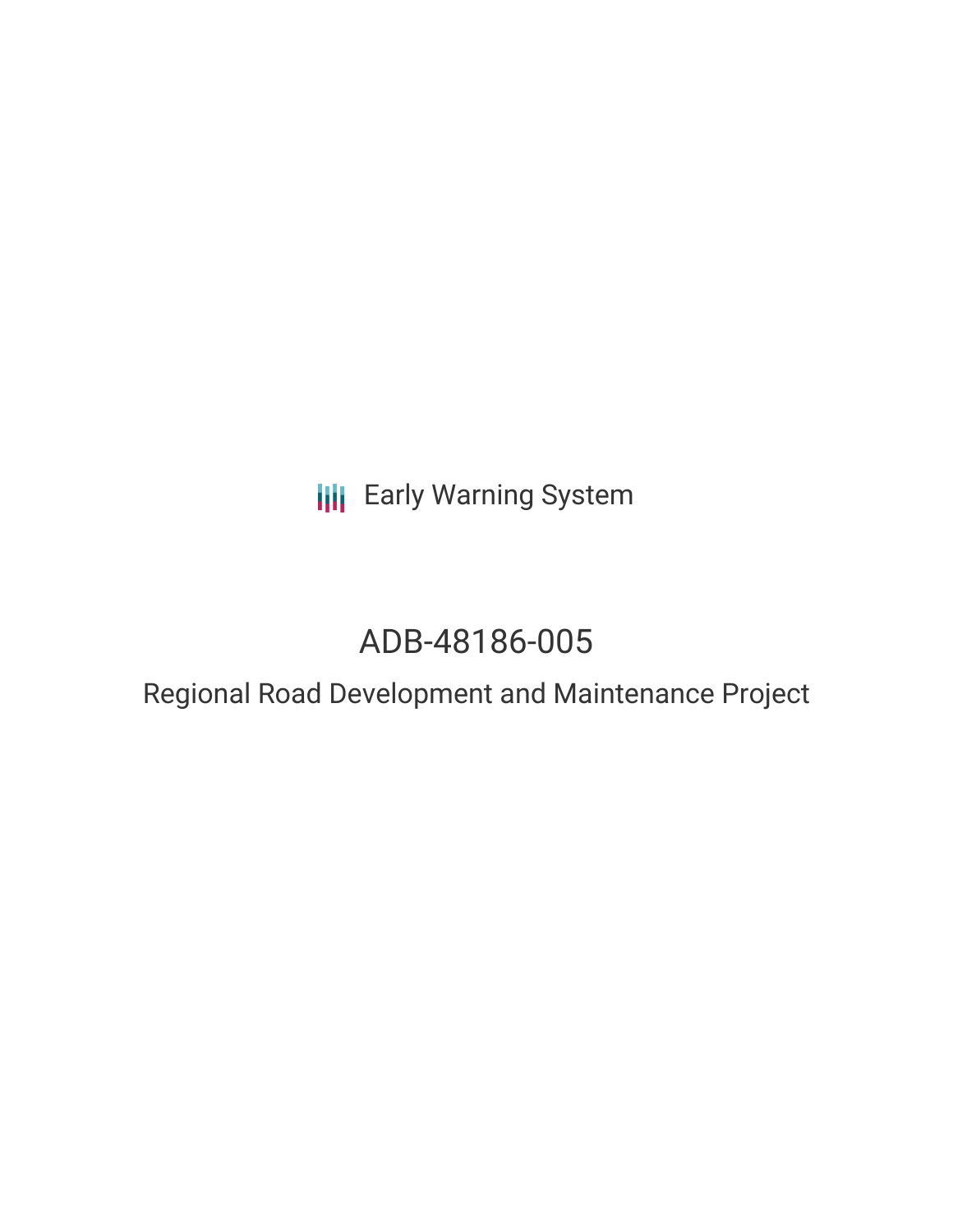

# **Quick Facts**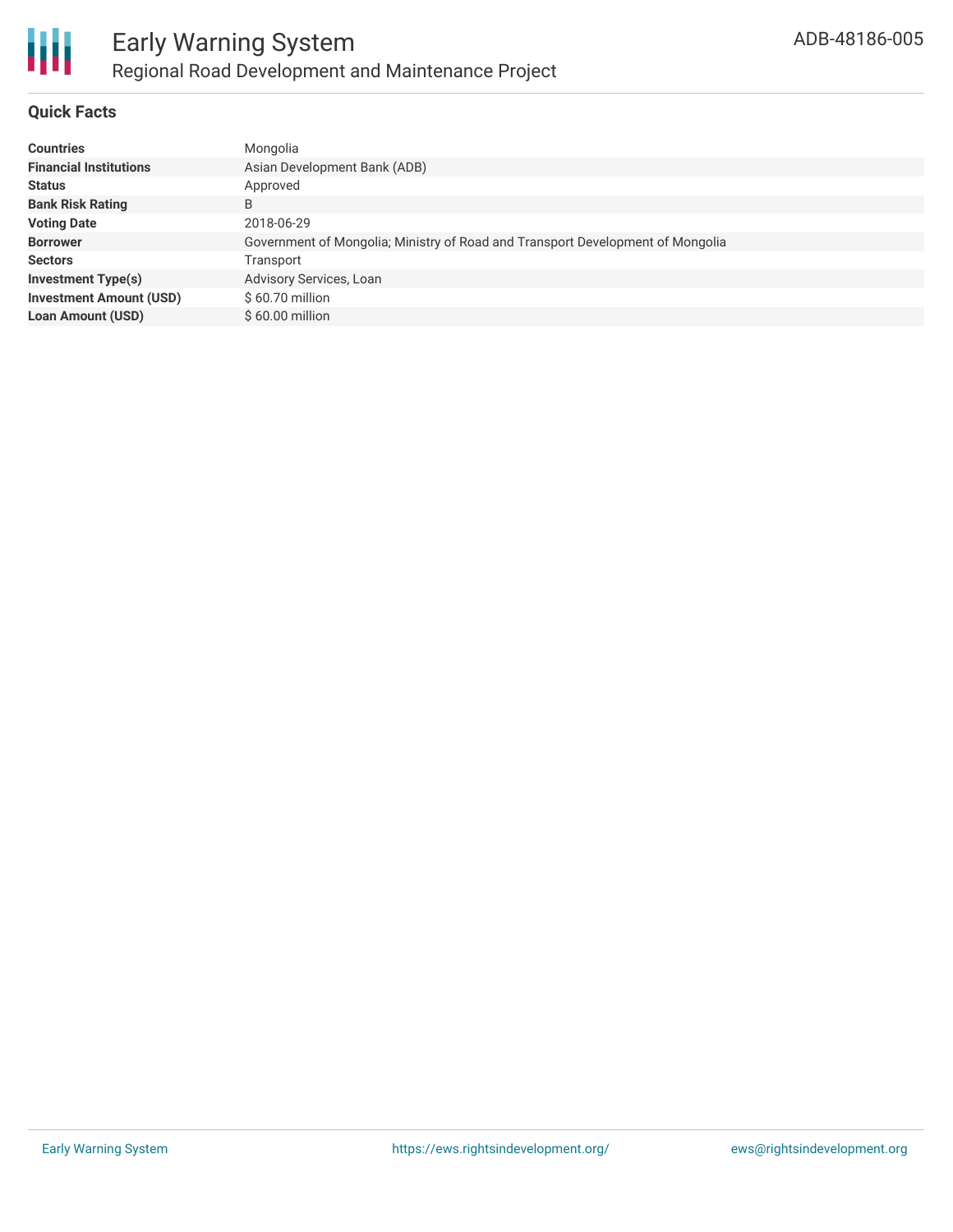

# **Project Description**

According to bank documents, the TA will (i) review the law implementation procedures for identifying gaps and improvements; (ii) study the national road fund revenue generation methods and the level of road fees or charges; and (iii) assess the organizational capacity of the MRTD's road sectordepartments, the RTDC, the Mongolian Road Association (MRA), and road maintenance companies. Based on the results of the review, study, and assessments as well as findings from discussions and consultations with sector stakeholders, the TA aims to deliver three outputs.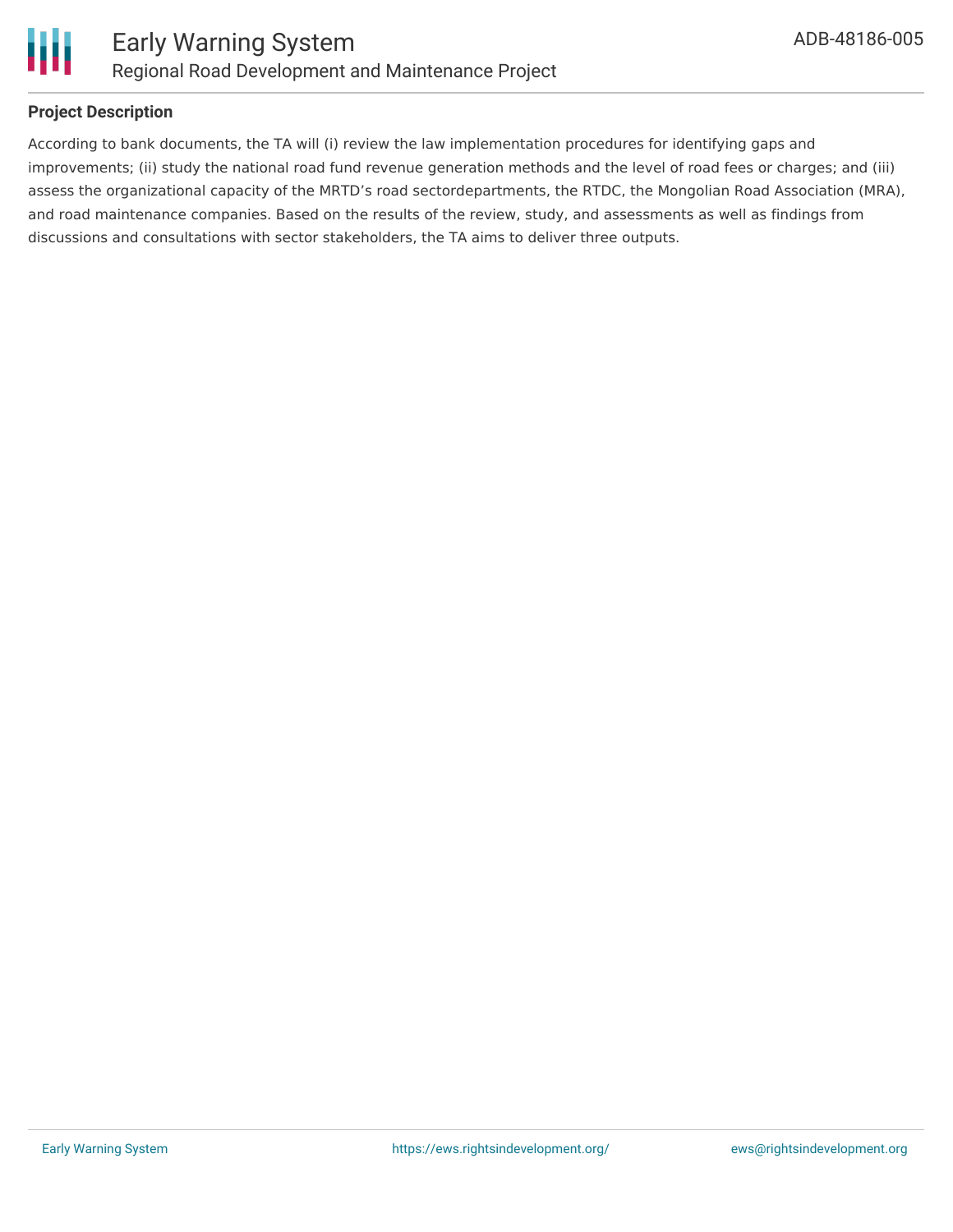

### **Investment Description**

Asian Development Bank (ADB)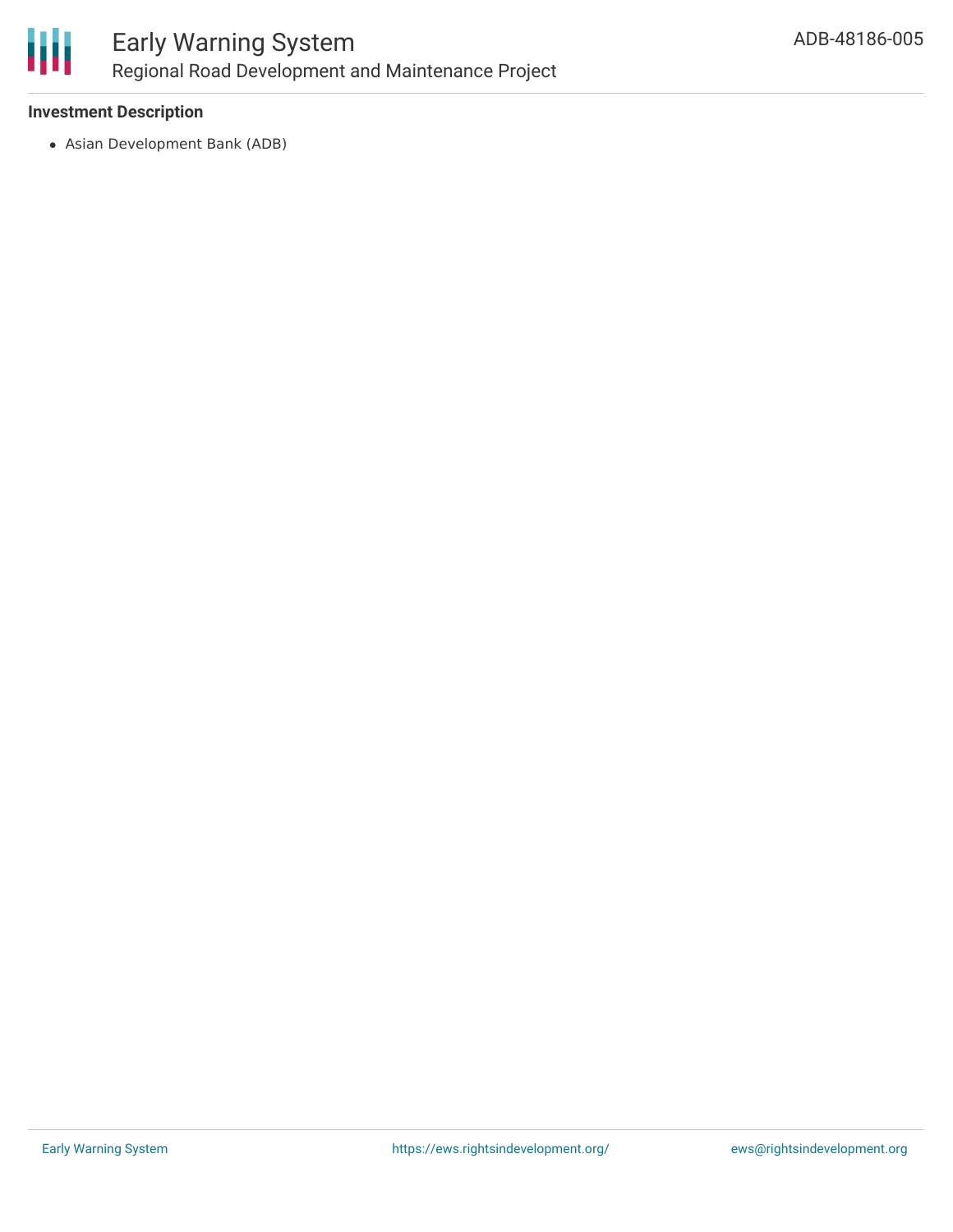

# **Contact Information**

Ministry of Road and Transport Development of Mongolia Email Address: INFO@MRTD.GOV.MN Office Address: 11 Chinggis Avenue 11, Sukhbaatar District Ulaanbaatar 14251 Mongolia

#### **ACCOUNTABILITY MECHANISM OF ADB**

The Accountability Mechanism is an independent complaint mechanism and fact-finding body for people who believe they are likely to be, or have been, adversely affected by an Asian Development Bank-financed project. If you submit a complaint to the Accountability Mechanism, they may investigate to assess whether the Asian Development Bank is following its own policies and procedures for preventing harm to people or the environment. You can learn more about the Accountability Mechanism and how to file a complaint at: http://www.adb.org/site/accountability-mechanism/main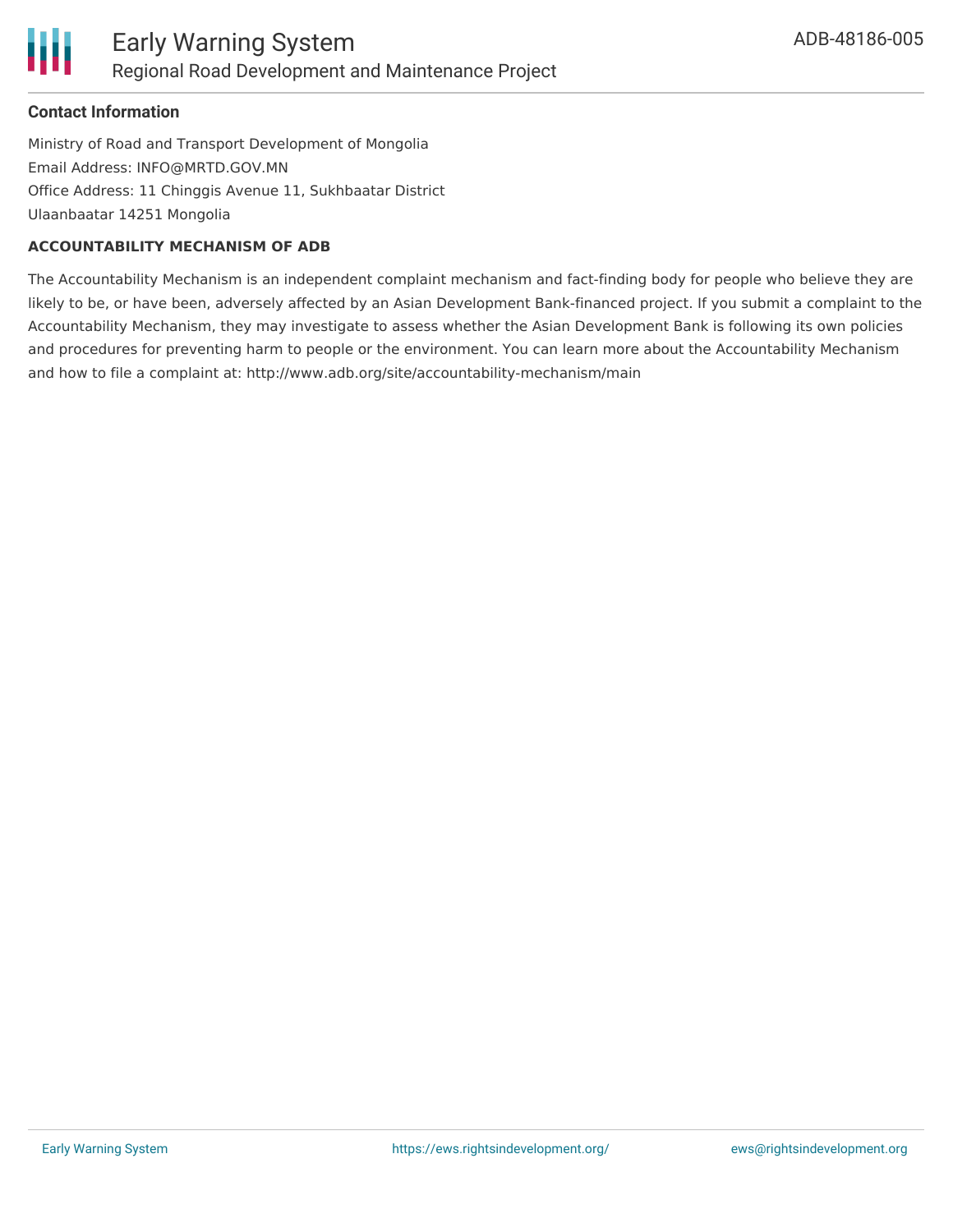

#### **Bank Documents**

- Attached Technical [Assistance](https://www.adb.org/projects/documents/mon-48186-005-rrp) Report
- Bus nutgiin avto zamyg khogzhuulekh, zasvar archlaltyn tosol: Tosliin [MedeelliinTailan](https://ewsdata.rightsindevelopment.org/files/documents/05/ADB-48186-005_xJMg1Nw.pdf) [\[Original](https://www.adb.org/projects/documents/mon-48186-005-project-data-sheet) Source]
- [Contribution](https://ewsdata.rightsindevelopment.org/files/documents/05/ADB-48186-005_PmoGm9x.pdf) to the ADB Results Framework [\[Original](https://www.adb.org/projects/documents/mon-48186-005-rrp) Source]
- Country Economic [Indicators](https://ewsdata.rightsindevelopment.org/files/documents/05/ADB-48186-005_Cki9cKL.pdf) [\[Original](https://www.adb.org/projects/documents/mon-48186-005-rrp) Source]
- [Development](https://ewsdata.rightsindevelopment.org/files/documents/05/ADB-48186-005_DL9hXHW.pdf) Coordination [\[Original](https://www.adb.org/projects/documents/mon-48186-005-rrp) Source]
- [Economic](https://ewsdata.rightsindevelopment.org/files/documents/05/ADB-48186-005_ablYCrl.pdf) Analysis [\[Original](https://www.adb.org/projects/documents/mon-48186-005-rrp) Source]
- [Financial](https://ewsdata.rightsindevelopment.org/files/documents/05/ADB-48186-005_Wp7ihPa.pdf) Analysis [\[Original](https://www.adb.org/projects/documents/mon-48186-005-rrp) Source]
- Financial [Management](https://ewsdata.rightsindevelopment.org/files/documents/05/ADB-48186-005_eqVM56A.pdf) Assessment [\[Original](https://www.adb.org/projects/documents/mon-48186-005-rrp) Source]
- [Gender](https://www.adb.org/projects/documents/mon-48186-005-rrp) Action Plan
- Initial [Environmental](https://ewsdata.rightsindevelopment.org/files/documents/05/ADB-48186-005_7ZKptQH.pdf) Examination [\[Original](https://www.adb.org/projects/documents/mon-48186-005-rrp) Source]
- Loan [Agreement](https://www.adb.org/projects/documents/mon-48186-005-rrp)
- Loan Agreement (Ordinary Operations) for Loan 3679-MON: Regional Road [Development](https://www.adb.org/projects/documents/mon-48186-005-lna) and Maintenance Pr [Original Source]
- [Procurement](https://ewsdata.rightsindevelopment.org/files/documents/05/ADB-48186-005_Rm9dyXg.pdf) Assessment: Mongolian Road Subsector [\[Original](https://www.adb.org/projects/documents/mon-48186-005-rrp) Source]
- [Procurement](https://ewsdata.rightsindevelopment.org/files/documents/05/ADB-48186-005_kng2h5D.pdf) Capacity Assessment [\[Original](https://www.adb.org/projects/documents/mon-48186-005-rrp) Source]
- Project [Administration](https://www.adb.org/projects/documents/mon-48186-005-rrp) Manual
- Project [Disclosure](https://ewsdata.rightsindevelopment.org/files/documents/05/ADB-48186-005.pdf) PDF [\[Original](https://www.adb.org/printpdf/projects/48186-005/main) Source]
- Regional Road Development and Maintenance Project: Draft [Resettlement](https://ewsdata.rightsindevelopment.org/files/documents/05/ADB-48186-005_LEB8Oqq.pdf) Framework [\[Original](https://www.adb.org/projects/documents/mon-48186-005-rf) Source]
- Regional Road [Development](https://ewsdata.rightsindevelopment.org/files/documents/05/ADB-48186-005_1MneV6p.pdf) and Maintenance Project: Gender Action Plan [\[Original](https://www.adb.org/projects/documents/mon-48186-005-gap) Source]
- Regional Road Development and Maintenance Project: Initial [Environmental](https://ewsdata.rightsindevelopment.org/files/documents/05/ADB-48186-005_P8EY7WZ.pdf) Examination [\[Original](https://www.adb.org/projects/documents/mon-48186-005-iee-0) Source]
- Regional Road Development and Maintenance Project: Initial [Environmental](https://ewsdata.rightsindevelopment.org/files/documents/05/ADB-48186-005_n6mDdLB.pdf) Examination (May 2018) [\[Original](https://www.adb.org/projects/documents/mon-48186-005-iee-1) Source]
- Regional Road Development and Maintenance Project: Project [Administration](https://ewsdata.rightsindevelopment.org/files/documents/05/ADB-48186-005_p20n0tv.pdf) Manual [\[Original](https://www.adb.org/projects/documents/mon-48186-005-pam) Source]
- Regional Road Development and Maintenance Project: Report and [Recommendation](https://ewsdata.rightsindevelopment.org/files/documents/05/ADB-48186-005_hoskPHl.pdf) of the President [\[Original](https://www.adb.org/projects/documents/mon-48186-005-rrp) Source]
- Regional Road [Development](https://ewsdata.rightsindevelopment.org/files/documents/05/ADB-48186-005_sULWVe6.pdf) and Maintenance Project: Technical Assistance Report [\[Original](https://www.adb.org/projects/documents/mon-48186-005-tar) Source]
- [Resettlement](https://ewsdata.rightsindevelopment.org/files/documents/05/ADB-48186-005_VwZkI7y.pdf) Framework [\[Original](https://www.adb.org/projects/documents/mon-48186-005-rrp) Source]
- Risk Assessment and Risk [Management](https://ewsdata.rightsindevelopment.org/files/documents/05/ADB-48186-005_zIoK7tr.pdf) Plan [\[Original](https://www.adb.org/projects/documents/mon-48186-005-rrp) Source]
- Road Asset [Maintenance](https://ewsdata.rightsindevelopment.org/files/documents/05/ADB-48186-005_Y7BsIXm.pdf) Appraisal [\[Original](https://www.adb.org/projects/documents/mon-48186-005-rrp) Source]
- Sector [Assessment](https://ewsdata.rightsindevelopment.org/files/documents/05/ADB-48186-005_2rPDhMJ.pdf) (Summary): Transport [\[Original](https://www.adb.org/projects/documents/mon-48186-005-rrp) Source]
- Social [Development](https://ewsdata.rightsindevelopment.org/files/documents/05/ADB-48186-005_X4xKytO.pdf) and Gender Action Plan [\[Original](https://www.adb.org/projects/documents/mon-48186-005-rrp) Source]
- Summary Poverty [Reduction](https://ewsdata.rightsindevelopment.org/files/documents/05/ADB-48186-005_1RpMKAx.pdf) and Social Strategy [\[Original](https://www.adb.org/projects/documents/mon-48186-005-rrp) Source]
- Terms of Reference for [Consultants](https://ewsdata.rightsindevelopment.org/files/documents/05/ADB-48186-005_coORoUr.pdf) [\[Original](https://www.adb.org/projects/documents/mon-48186-005-tar) Source]